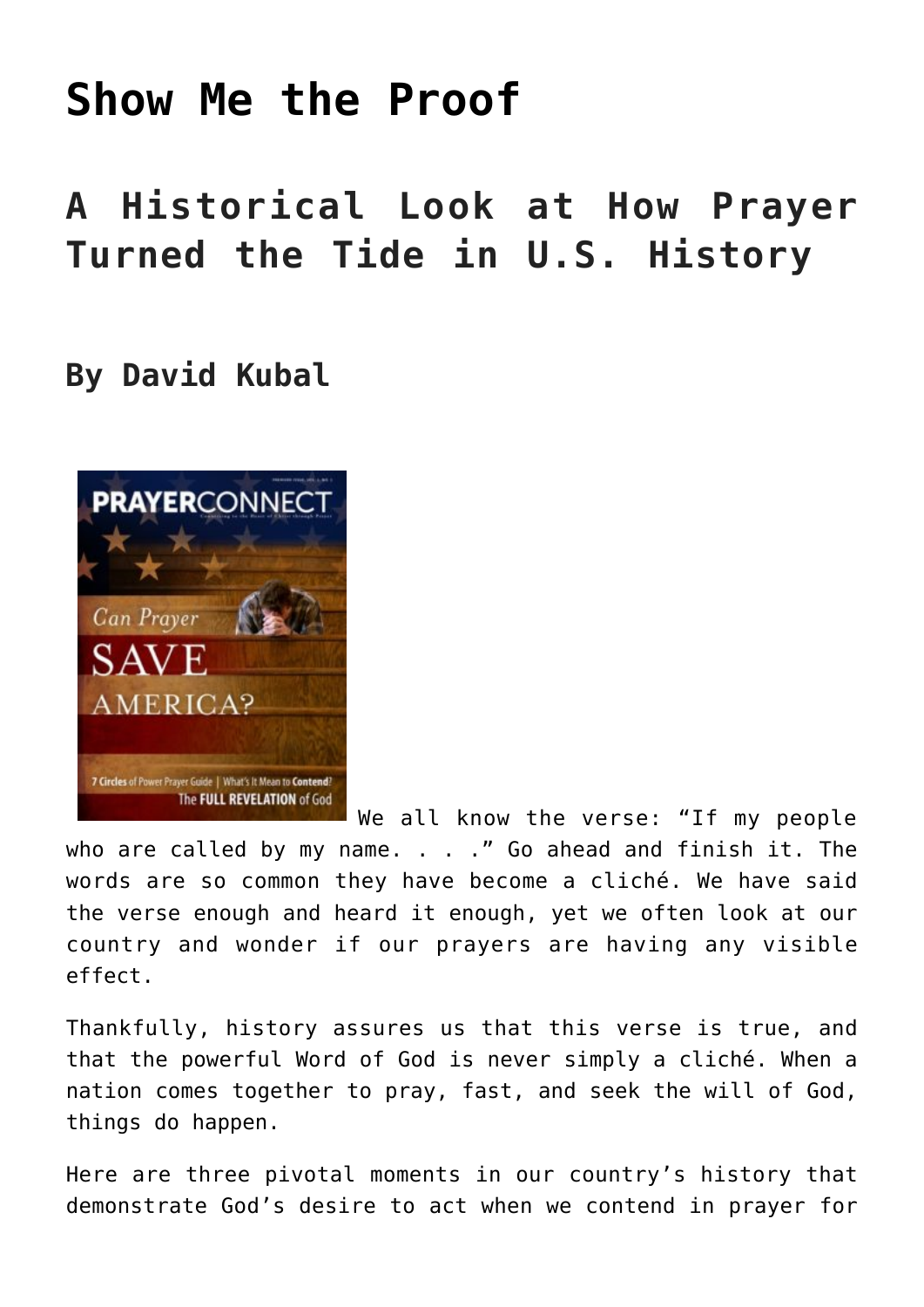our nation.

#### **Birth of a Nation**

It started with a bailout. Hungry for new sources of income, the British Crown negotiated a payment of 400,000 pounds of tea each year from the British East India Company, a company that had developed a monopoly on the tea trade in British territory. When the agreement nearly drove the tea company into bankruptcy, Parliament passed a new tax contained in the Tea Act of May 10, 1773, meant to subsidize the company with what many called a "legal bribe."

American colonists were infuriated by the new measure and protested when a blockade was set in place to enforce the monopoly in Boston's harbor. Samuel Adams, one of the fathers of the American Revolution, was influential in sparking a grassroots movement that resulted in revolt on December 16, 1773—what is now known as the Boston Tea Party.

The impact of these events was felt up and down the East Coast. Just a few months after the Boston Tea Party, Virginia legislators felt such a commonality with their fellow colonists to the north that they passed the following resolution that called for a day of fasting, humiliation, and prayer:

*This House, being deeply impressed with apprehension of the great dangers to be derived to British America from the hostile invasion of the city of Boston in our Sister Colony of Massachusetts Bay, whose commerce and harbor are, on the first day of June next, to be stopped by an armed force, deem it highly necessary that the said first day of June be set apart, by members of this House, as a Day of Fasting, Humiliation and Prayer, devoutly to implore the Divine*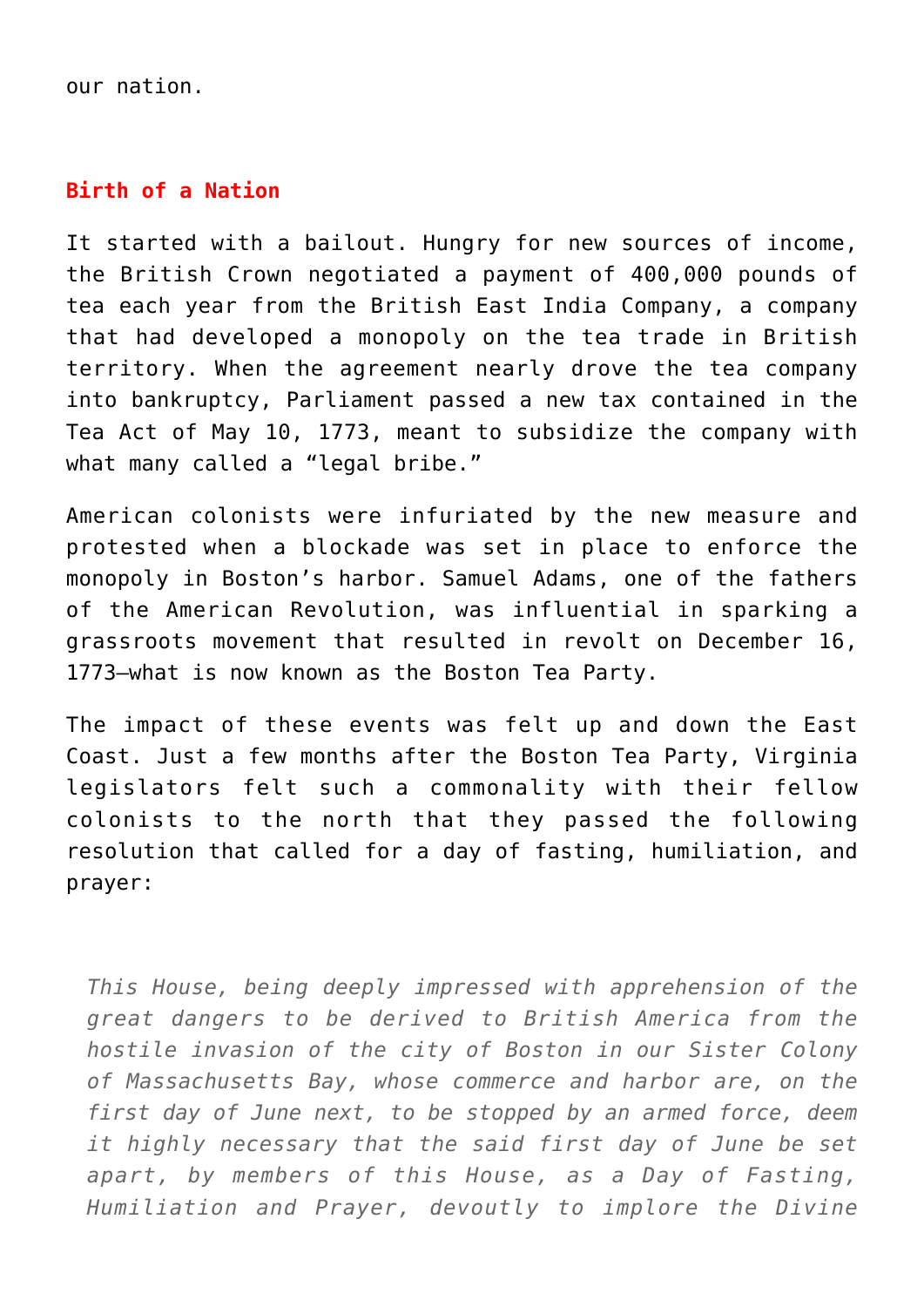*interposition, for averting the heavy calamity which threatens destruction to our civil rights and the evils of civil war, to give us one heart and mind . . . [Pray and fast] that the minds of His Majesty and his Parliament may be inspired from above with Wisdom, Moderation, Justice, to remove from the loyal People of America all cause of danger, from a continued pursuit of Measures, pregnant with their ruin. . . .*

Less than three weeks later, Virginia called the colonies to form the Continental Congress, the organizing body behind the Revolutionary War. A day of fasting and prayer acted as a fulcrum for the emergence of a nation.

#### **Breakthrough for a Nation**

After the Revolutionary War, leaders of the colonies met in Philadelphia at Independence Hall to construct the unifying document that would give birth to our nation. George Washington, James Madison, and Noah Webster had met before the assembly and were convinced that the Articles of Confederation currently in use were not adequate. Representatives presented numerous ideas, and yet no one could reach an agreement. The whole process was on the verge of rupturing.

On June 28, 1787, Benjamin Franklin (the oldest delegate present) asked permission to address the assembly. At 81 years old, he had not lost his gratitude for the One who directed them during the early days of the Revolution:

*. . . this small progress we have made after three or four weeks… [this] is proof of the imperfection of the Human Understanding…how has it happened that . . . we have not once thought of applying to the Father of lights to illuminate our*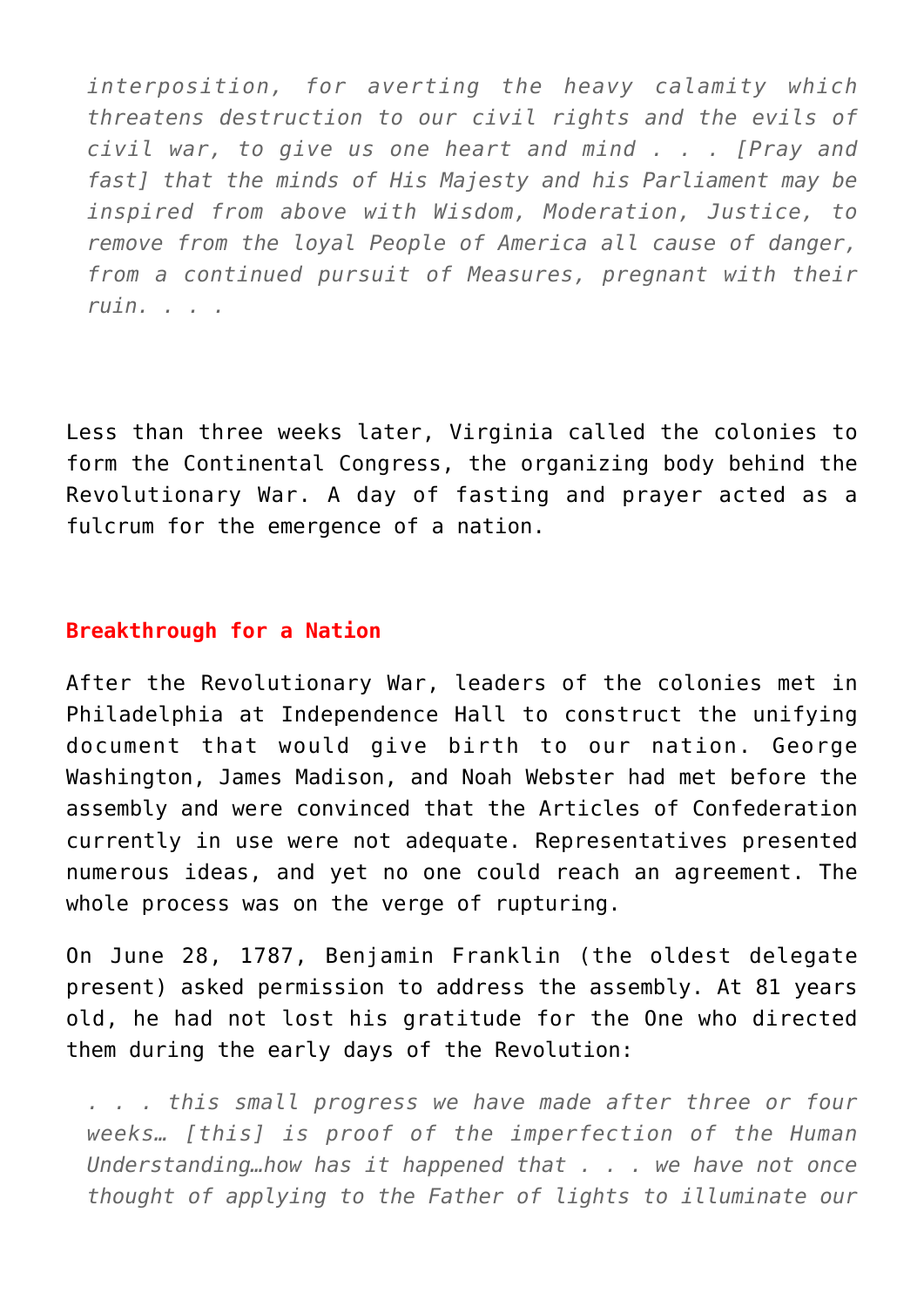*understanding? In the beginning of the contest with Britain, when we were in sensible of danger, we had daily prayers in the room for Divine protection. Our prayers, Sir, were heard, and they were graciously answered. . . . I therefore beg leave to move—that henceforth prayers imploring the assistance of Heaven and its blessing on our deliberation be held in this assembly every morning. . . .*

These comments were put into a formal motion that passed. Very shortly after this, a breakthrough was achieved, resulting in the writing of our American Constitution—the longest standing constitution in the history of the world. Every day since Benjamin Franklin's call for illumination from God, Congress has opened with prayer.

#### **Freedom for a Nation**

The Battle of Chattanooga in November of 1863 was a critical point in the Civil War. Up to this point, the southern states seemed impenetrable. Considered the "Gateway to the South," a victory in Chattanooga meant that Atlanta would be next, and then the defeat of the Confederacy could quickly follow.

Historians debate much over turning points in the Civil War, but it is obvious that there was a significant occurrence just one month earlier on October 3, 1863. In the third year of the bloodiest war in our nation's history, with brother fighting against brother and hundreds of thousands dead, President Abraham Lincoln declared a "National Day of Thanksgiving and Praise."

The initial reaction had to be surprise. How could people be thankful at a time like this? The words of the proclamation reveal Lincoln's heart for eventual healing and restoration: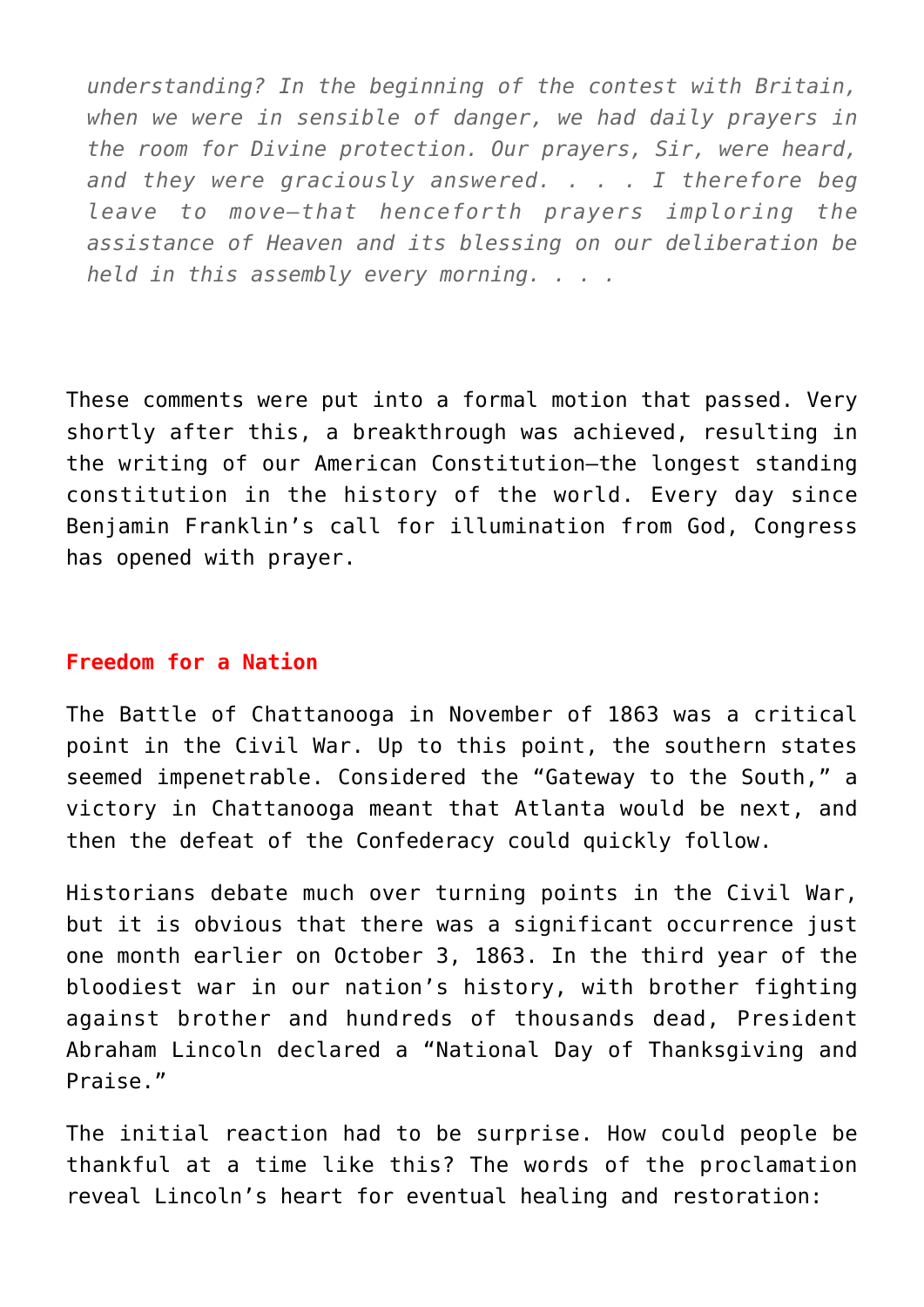*. . . I recommend . . . that while offering up the ascriptions justly to Him for such singular deliverance and blessings, they do also, with humble penitence for our national perverseness and disobedience . . . and fervently implore the interposition of the Almighty Hand to heal the wounds of the nation and restore it as soon as may be consistent with the Divine purposes. . . .*

One month later Chattanooga fell. About half a year later Atlanta fell, followed by the surrender of the Confederacy, thus ending this horrific war. A National Day of Thanksgiving and Praise to the Almighty Hand of our Lord was timely in ending bloodshed and securing freedom for the entire nation.

#### **The Urgency of Today**

Certainly our nation is at a place of crisis again. The political rancor is reaching heightened extremes, with political parties disagreeing—at times bitterly—over solutions to our economic and social woes. Abortion continues to be one of the greatest blights of all time on our country. The entertainment industry seems to know no boundaries, with children and families directly affected by regular exposure to indecency and violence. We seem ineffective at stopping the flow of drugs into our culture.

We are fighting wars on many different battle fronts, and the rhetoric of hatred with nation against nation grows each day. We were deeply wounded in September of 2001, and now we wait in apprehension for the next terrorist attack that might harm multitudes of Americans at any time. We are a nation on edge.

Certainly the stresses and woes of our nation today are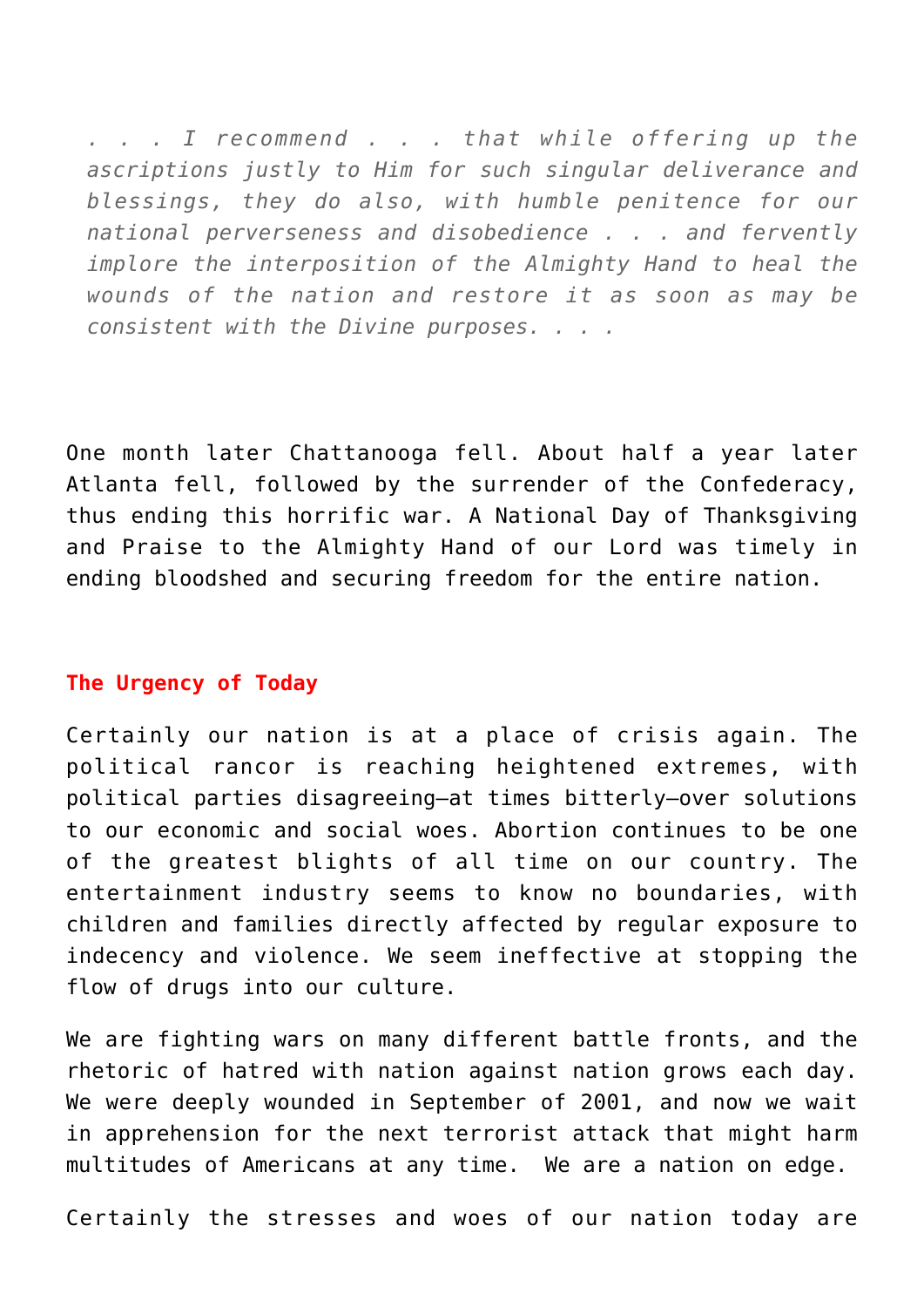comparable to critical times in our nation in the past. Yet at times it seems the Church is unaware of the urgency of the day. We can seem paralyzed in prayer, unsure that God's Word still applies to our hopeless situations.

#### **Might God Hear Our Cries Again?**

Could it happen again? Could we cry out to Almighty God that He would accomplish His divine purposes in and through our nation?

Part of the answer to these questions is your understanding of His purposes. God always wants to accomplish good things for a nation. His heart is always looking for reasons to bring mercy. He says in Jeremiah 18:7-10:

*If at any time I announce that a nation or kingdom is to be uprooted, torn down and destroyed, and if that nation I warned repents of its evil, then I will relent and not inflict on it the disaster I had planned. And if at another time I announce that a nation or kingdom is to be built up and planted, and if it does evil in my sight and does not obey me, then I will reconsider the good I had intended to do for it.*

It is only in the final days that we would be praying against God's will for the healing of our nation. According to Revelation 19:15, it is then that God's wrath against nations will be fully realized and poured out:

"Out of his mouth comes a sharp sword with which to strike down the nations. 'He will rule them with an iron scepter.' He treads the winepress of the fury of the wrath of God Almighty."

But until then, can America be saved by prayer? The problems we are facing are too large for human understanding. If we are